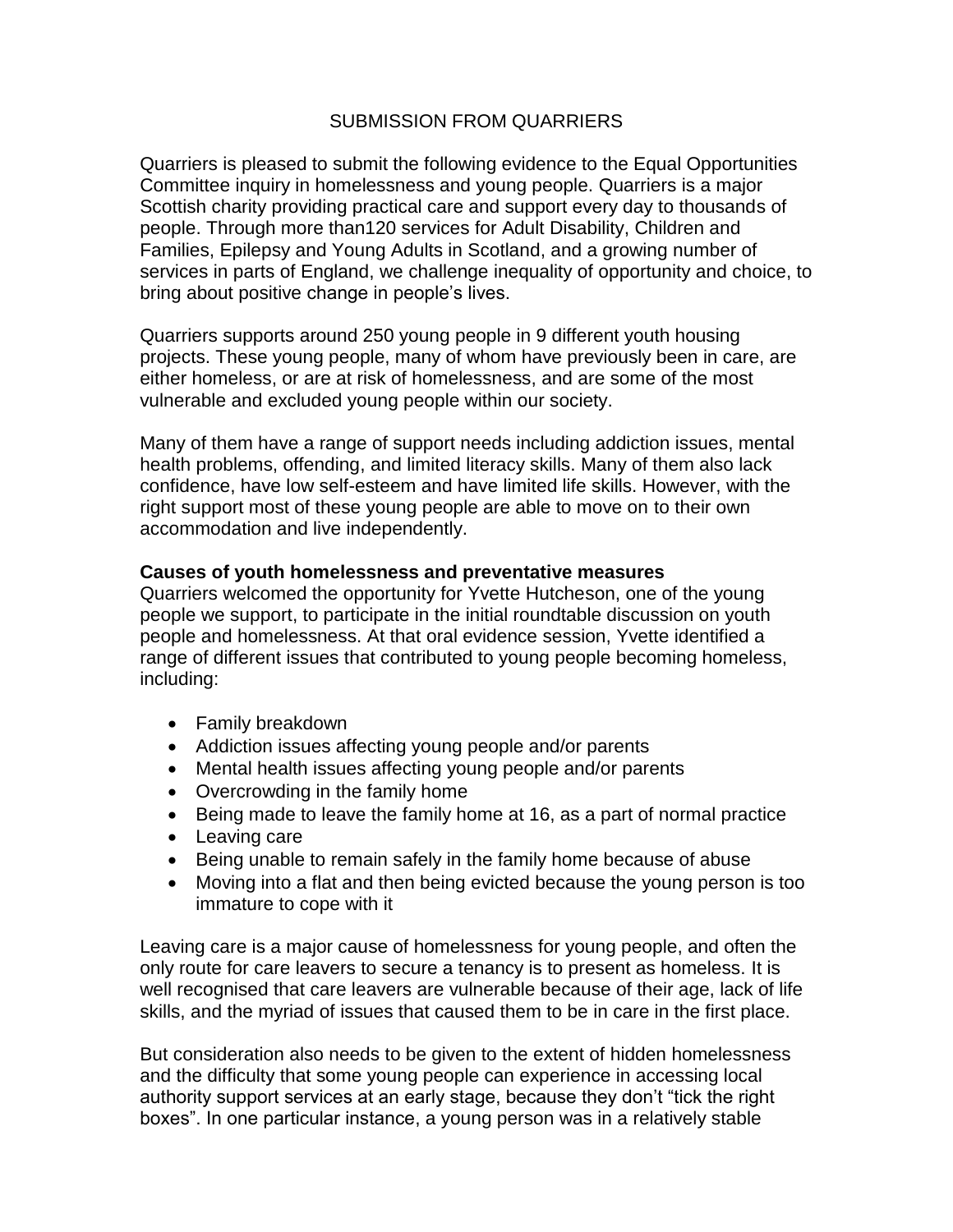situation, with a good job, but had to leave the family home because of relationship breakdown cause mainly by parental addiction issues. Although the young person had no permanent place to stay, was sleeping on a succession of friends' sofas and was carrying his possessions around with him every day, he was refused access to support services because he was not deemed a priority. He subsequently lost his job and ended up sleeping rough, resulting in a significant deterioration in his physical and mental health. At this point he became entitled to local authority support, and a place in supported accommodation was eventually found for him. However, if he had been given help with housing at an earlier stage, he may not have needed such intensive and expensive support, including medical treatment, later on, and may have been able to sustain his employment.

There is a lack of mediation services that might help young people and their families avoid relationship breakdowns, which in turn might help prevent young people from becoming homeless. As Yvette stated in oral evidence, "if there is someone that they can approach knowing that there is a good possibility of getting their issues resolved, it can only be a good thing".

So, whilst we would agree that leaving care is a major issue and a significant contributory factor in youth homelessness, we would ask that the Committee does not disregard the many other causes, and it seeks to find ways of getting help to those who need it, at the earliest possible stage.

#### **Moving on**

Young people speak consistently about difficulties with the transition from supported accommodation to independent tenancies. Some of this relates to practical aspects, such as the lengthy wait for community care grants with which to furnish their homes. This results in young people either having to move into an empty tenancy or accumulate rent arrears.

But equally important is the sense of isolation and loneliness that can be experienced by some young people. They go from being surrounded by other people, with support available whenever required, to being on their own. Sometimes this can lead to young people having problems with door-keeping or with alcohol or substance misuse, in an attempt to avoid loneliness, and often leaves young people vulnerable to exploitation from others. What they say would help is a "friend on the end of the phone" – a buddy or mentor who can offer advice and encouragement, and who can provide some continuity as the young person moves into adulthood.

## **Youth employment – marginalisation of homeless people**

And the need for a "buddy" as consistent source of guidance is an equally important factor in helping the young people we support to find and sustain employment.

The majority of these young people desperately want to work, and although they are all at different stages along the employment pathway, many of them are at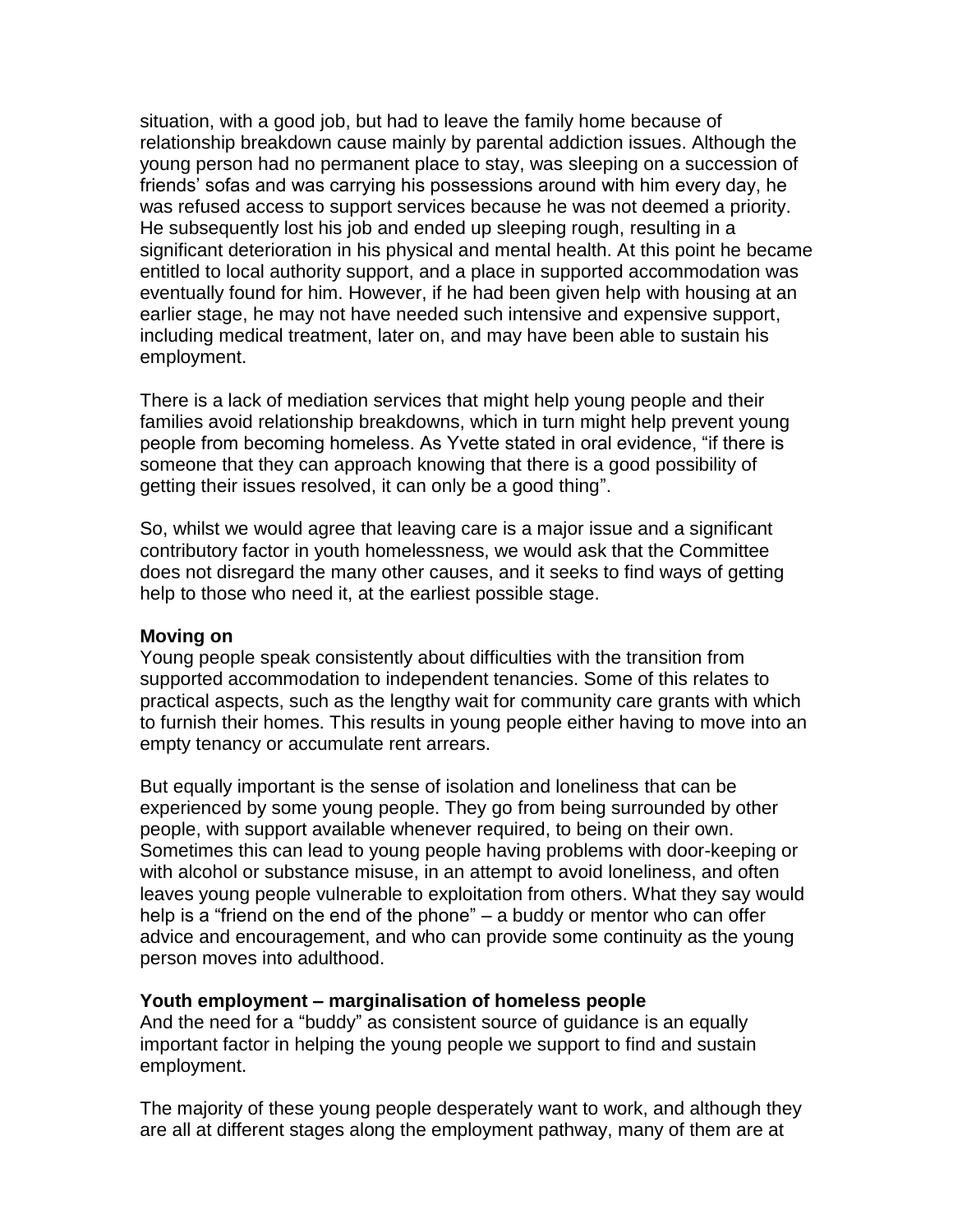the point of considering what their training or employment opportunities are. However, they can face a range of challenges and structural barriers including few job opportunities, low pay, lack of training and qualifications and a complex Welfare Benefits system that does not necessarily make employment affordable. In addition, Housing Benefit is not payable to young people attending college fulltime, therefore the young people we support are denied the opportunity to acquire the skills and training they need to find work that pays enough to enable them to pay rent and live independently.

However, even those young people who are apparently job ready and find employment, often find it difficult to sustain employment for a range of different reasons including because lack of any experience of work, limited life skills, have unrealistic expectations of what work entails and may come from backgrounds where their family has never worked.

In order to overcome some of these challenges, Quarriers and the OYA+ Buddy programme have developed a partnership to match young people with suitably experienced, skilled and enthusiastic buddies, to provide what we see as a crucial element in enabling young people to sustain employment.

## **Quarriers Way to Work**

This will be particularly important in providing a continuum of support for young people who are undertaking a specialised employability programme that has recently been established with an EU partner. A 9 week training and work experience programme has been developed, in partnership with a Dutch organisation, facilitated by the Scottish Government, and funded by the EU Leonardo Mobility programme. Young people supported by Quarriers travel to the Netherlands, where they are placed with a Dutch training provider, *Werkcenter*. During the period of their work experience, they receive support via a Life Coach and a job Coach/Mentor. To gain access to the programme, the young people had to undergo a rigorous recruitment process and received extensive preparation training.

On their return, the young people will be given the opportunity to link with the OYA+ Buddy initiative. This will keep the momentum going for these young people and build on their positive work and training experiences while also giving them the best possible opportunity to access and sustain meaningful employment.

## **Rural housing for young people**

Young people in rural areas face a substantial shortage of affordable housing, with a lack of social rented housing exacerbated by the prevalence of second or holiday homes. Many of the young homeless people we support in rural areas successfully undertake and complete a housing support programme which enables them to sustain and maintain an independent tenancy, only to be unable to access a suitable house. They then have to either remain in supported housing long after it is necessary or to re-enter the homelessness system, often using B & B accommodation.